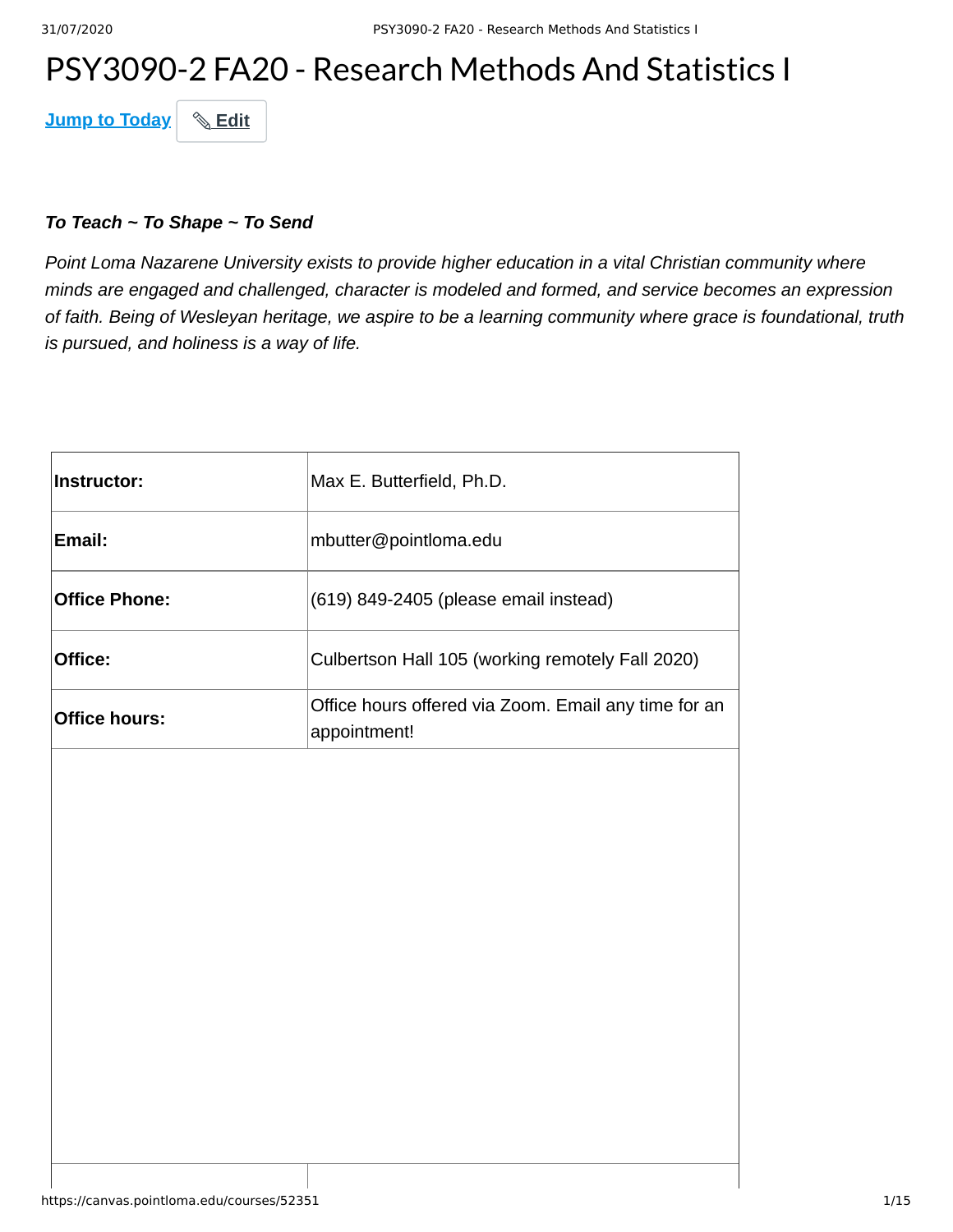31/07/2020 PSY3090-2 FA20 - Research Methods And Statistics I

| <b>Class Meetings:</b> | M/W/F, 10:55 - 12:05 PM (via Zoom)                  |
|------------------------|-----------------------------------------------------|
| Department:            | Psychology                                          |
| Units:                 | 14                                                  |
| <b>Final Exam:</b>     | Your final project is due on December 5, 2020.      |
| Text:                  | None, all materials will be provided free of charge |

## **COURSE DESCRIPTION**

At its core, psychology is a discipline that relies on insights from empirical research. The focus of this course is to train you to produce these insights and to contribute to the scientific understanding of human nature. In so doing, we will focus on developing important skills that will improve your ability to read and understand existing research, develop your own research questions, construct and test hypotheses, analyze data, and communicate research findings to both lay and professional audiences. The skills you learn along the way will improve your scholarship, and they will also give you specialized tools that can be applied outside the classroom in the business world, non-profit sector, health care settings, service industry, and higher education. Classroom activities will focus on lecture, discussion, tutorials, and hands-on practice. You will be evaluated based on your engagement with the material, your knowledge of it, and your ability to apply it to real-world problems and situations. The themes for the course this year will focus on using psychological insights to encourage positive change in the domains of *climate change, inequality, national security, civil rights, race relations, vocation, and personhood.* When all is said and done, it is my hope that you will find the material from this course to be useful, engaging, and an important part of psychological study, no matter what your interests and goals may be.

From the catalog: "Students gain experience in methods of design, data collection, management, and analysis. Students begin a significant research project. This course must be taken in the semester immediately preceding PSY 3091."

## **COURSE LEARNING OUTCOMES**

Students will be able to…

- Solve real-life, practical problems using psychological science and the scientific method.
- Understand and interpret statistical research findings that are presented in writing, in numerical form, or as tables or figures.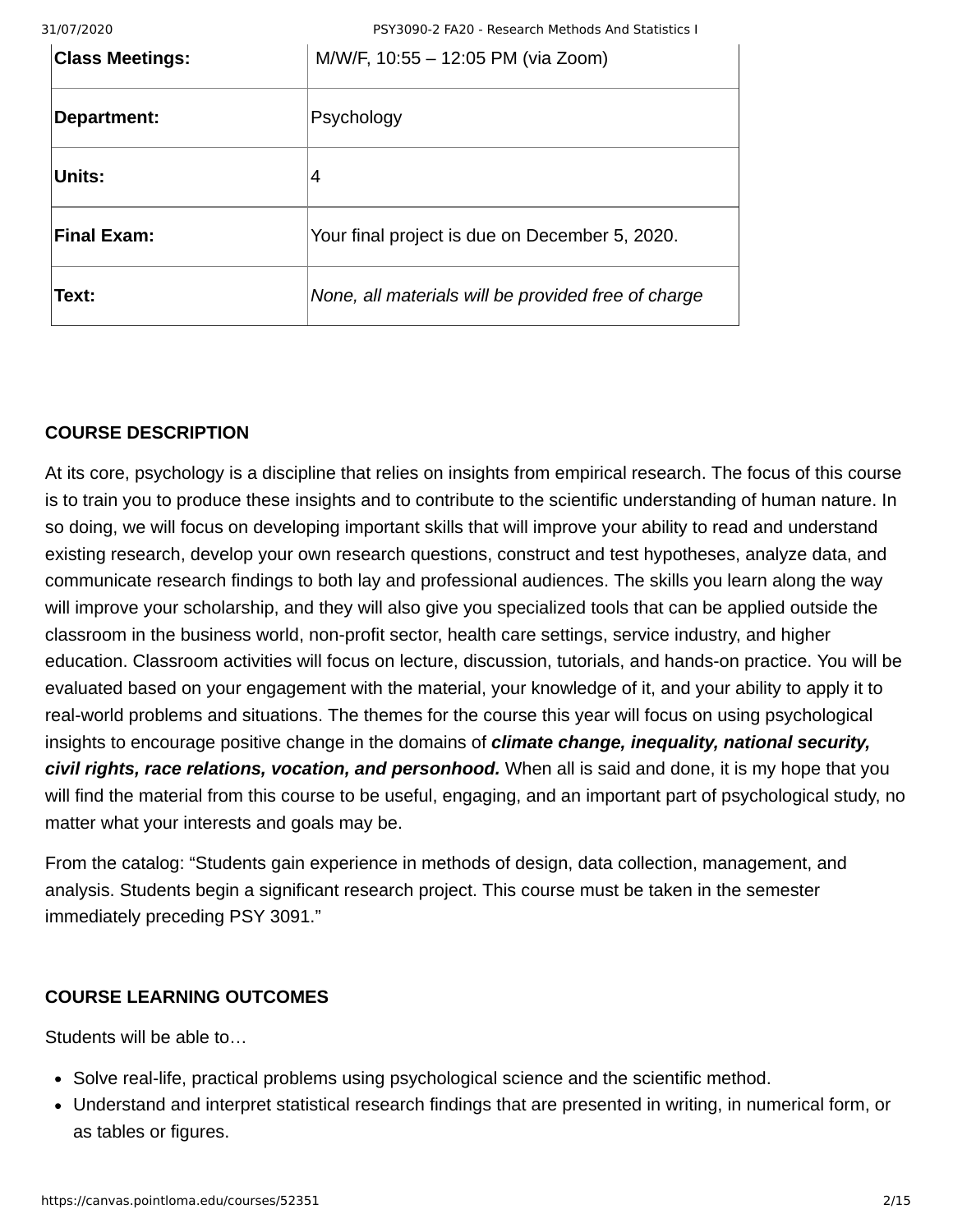- Apply statistical concepts in clinical and non-clinical applications to optimize vocational performance. This includes being able to interpret clinical test scores, analyze business and financial performance, and empirically assess decision making outcomes.
- Critically evaluate research claims made by academics, business professionals, and media figures by formulating alternative hypotheses, generating alternative explanations, and designing follow-up and replication studies.
- Identify and remediate potential problems in empirical and non-empirical research. This includes recognition of incomplete literature reviews, design flaws, poorly formed hypotheses, ethics violations, incorrect statistical execution and inference, and unsupported conclusions.
- Present the results of empirical research to professional and lay audiences using written, oral, and visual expression. This includes being able to write a research paper using APA style, construct a poster for a research conference, and present research in a brief oral presentation with visual aids.

## **COURSE CREDIT HOUR INFORMATION**

In the interest of providing sufficient time to accomplish the stated Course Learning Outcomes, this class meets the PLNU credit hour policy for a four unit class delivered over 15 weeks. Specific details about how the class meets the credit hour requirement can be provided by the university or our accrediting bodies.

## **STATE AUTHORIZATION**

State authorization is a formal determination by a state that Point Loma Nazarene University is approved to conduct activities regulated by that state. In certain states outside California, Point Loma Nazarene University is not authorized to enroll online (distance education) students. If a student moves to another state after admission to the program and/or enrollment in an online course, continuation within the program and/or course will depend on whether Point Loma Nazarene University is authorized to offer distance education courses in that state. It is the student's responsibility to notify the institution of any change in his or her physical location. Refer to the map on State Authorization to view which states allow online (distance education) outside of California.

## **INCOMPLETES AND LATE ASSIGNMENTS**

Incompletes will only be assigned in extremely unusual circumstances. All assignments are to be submitted by the due date listed on Canvas. Late work will be accepted until 11:59 PM on the last day of classes for the current semester. Late work is still eligible for full credit, but partial credit may be assigned at the sole discretion of the professor or teaching assistant. Please be aware that the official PLNU policy is that illnesses are not excused absences, even with a note from a health care provider.

## **FINAL EXAMINATION POLICY**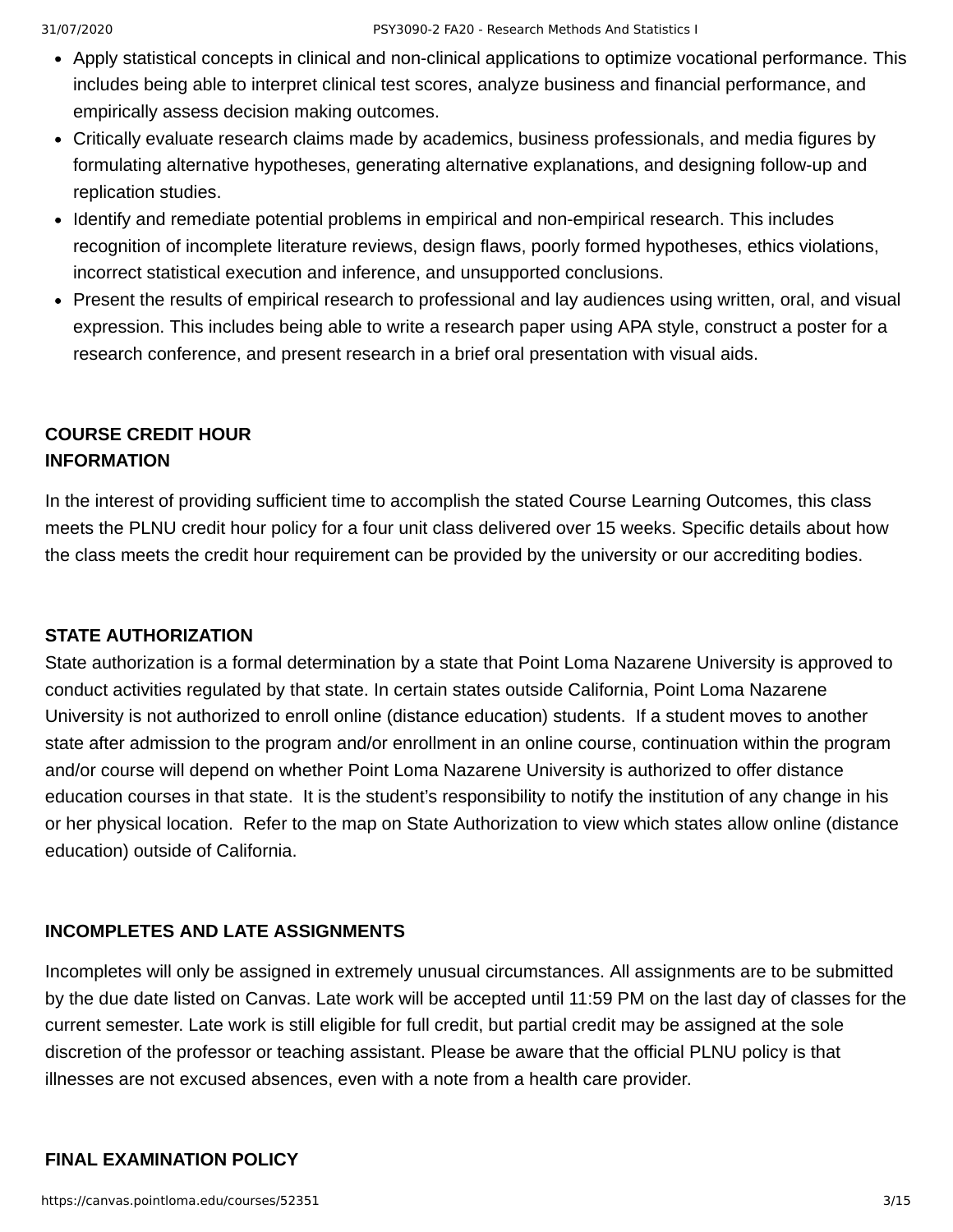The official PLNU policy is that successful completion of this class requires taking the final examination **on its scheduled day**. The final examination schedule is posted above. No requests for early examinations or alternative days will be approved.

## **COURSE OUTLINE**

| Week Topic |                                                                           | Assignments/Activities                                                                                                                |
|------------|---------------------------------------------------------------------------|---------------------------------------------------------------------------------------------------------------------------------------|
| 01         | Introduction and Foundations of<br><b>Statistics and Research Methods</b> | 01a Getting Acquainted<br>01b The Robber's Cave<br>01c Introduction to Literature Searches                                            |
| 02         | Ethics and Survey Methodology                                             | 02a Ethical Thinking<br>02b Bad Survey Design<br>02c Introduction to Qualtrics                                                        |
| 03         |                                                                           | 03a Central Tendency and Dispersion<br>Central Tendency and Dispersion 03b Intro to Computer Aided Stats<br>03c Race Relations Survey |
| 04         | Probability                                                               | 04a Probability and Psychology<br>04b Memory and Eyewitness Testimony<br>04c Civil Rights Interview                                   |
| 05         | Distributions and Z-Scores                                                | 05a Distributions<br>05b Z-Scores<br>05c Distributions and Z-Scores                                                                   |
| 06         | Chi Square                                                                | 06a Chi Square<br>06b Immigration, Stress, and Health<br>06c Naturalistic Observation of Health                                       |
| 07         | Correlation 1                                                             | 07a Spurious Correlations<br>07b Intro to Correlation Application                                                                     |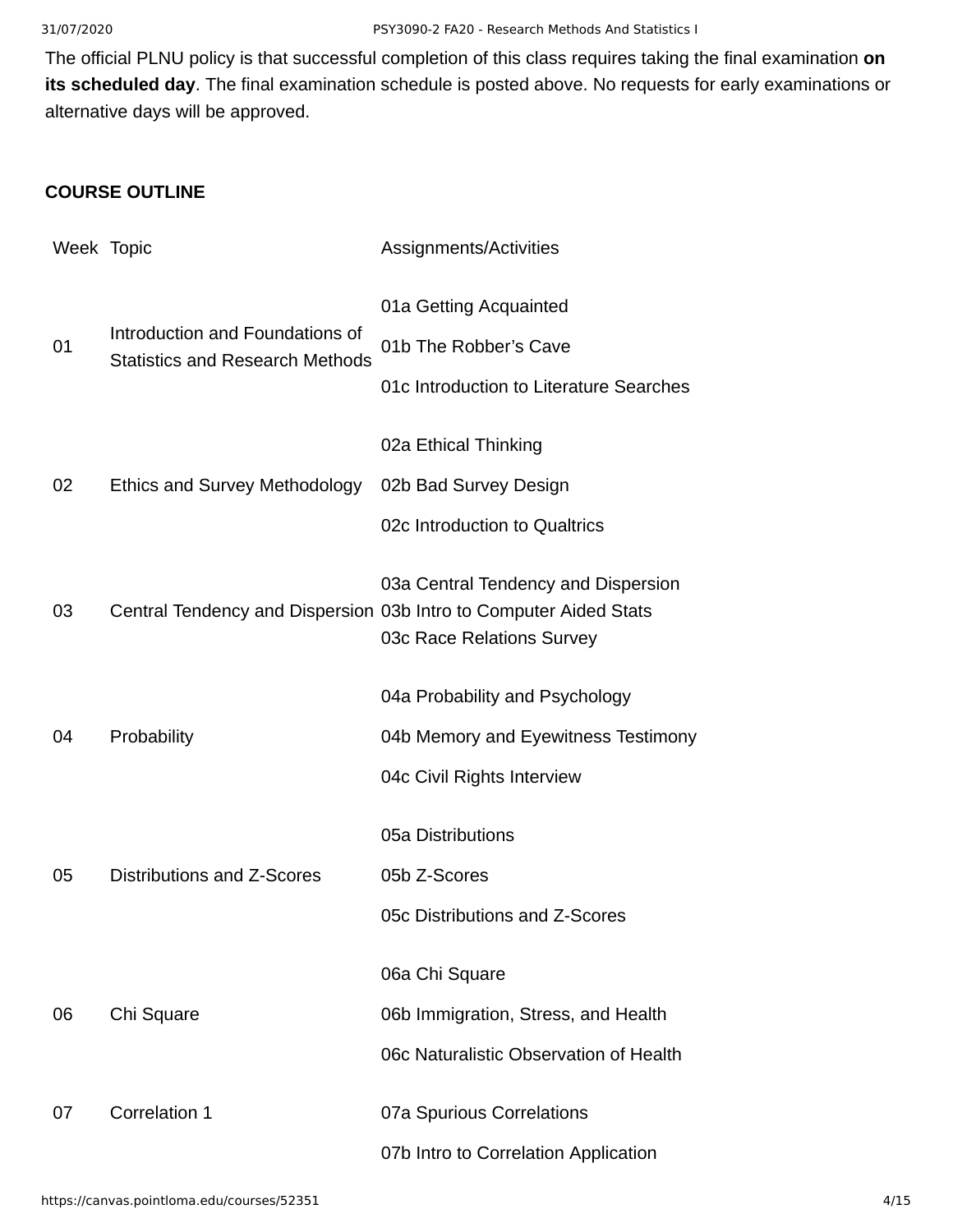| 31/07/2020 |                              | PSY3090-2 FA20 - Research Methods And Statistics I<br>07c Correlation Analysis of Secondary Data |
|------------|------------------------------|--------------------------------------------------------------------------------------------------|
|            |                              |                                                                                                  |
|            |                              | 08a Correlation Visualizations                                                                   |
| 08         | <b>Correlation 2</b>         | 08b Correlations and Compatibility                                                               |
|            |                              | 08c Attitudes and Climate Change                                                                 |
|            |                              | 09a Introduction to Regression                                                                   |
| 09         | Regression                   | 09b Predicting with Multiple Regression                                                          |
|            |                              | 09c Secondary Data and Regression                                                                |
|            |                              | 10a Power Analysis and Effect Size                                                               |
| 10         |                              | Statistical Power and Effect Size 10b Personality and Vocation Meta-Analysis                     |
|            |                              | 10c Psych of Religion Meta-Analysis                                                              |
|            |                              | 11a Experiment Basics                                                                            |
| 11         | T-Test                       | 11b Building Your Own Experiment                                                                 |
|            |                              | 11c Documenting Experimental Methods                                                             |
|            |                              | 12a Multiple Testing                                                                             |
| 12         | Analysis of Variance (ANOVA) | 12b Applied T-Test and ANOVA Methods                                                             |
|            |                              | 12c Documenting and Discussing Results                                                           |
|            |                              | 13a Repeated Measures                                                                            |
| 13         | <b>Repeated Measures</b>     | <b>13b Self Evaluation</b>                                                                       |
|            |                              | 13c Nearing the End                                                                              |
|            |                              |                                                                                                  |
|            |                              | 14a Validity and Reliability                                                                     |
| 14         | Validity and Reliability     | 14b Validity and Personhood                                                                      |
|            |                              | 14c Revising the Mini Paper                                                                      |
| 15         | Scale Development            | 15a Creating a Measure of Loma<br><b>Bubbliness</b>                                              |
|            |                              | 15b Finalizing the Loma Bubbliness Scale                                                         |
|            |                              |                                                                                                  |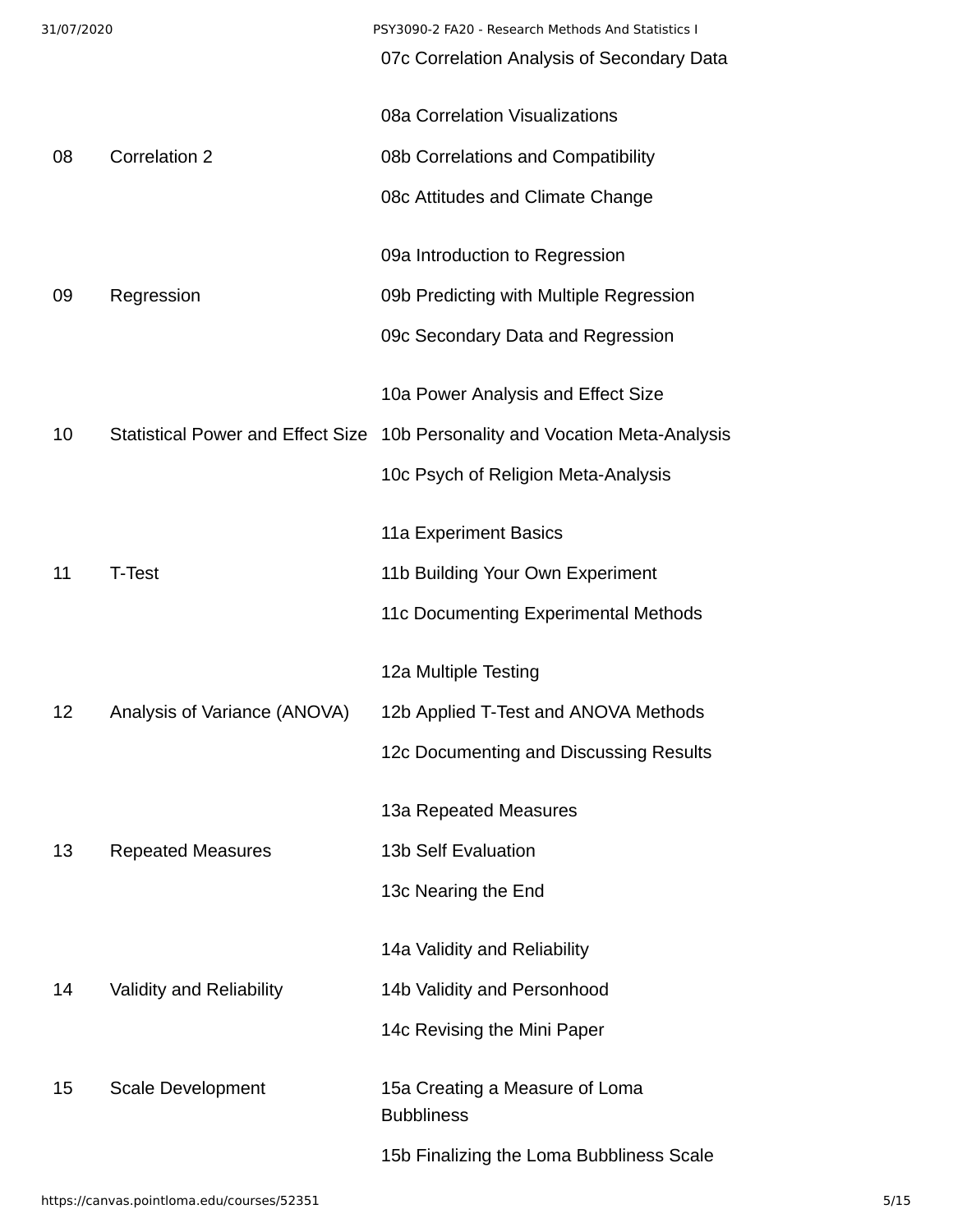31/07/2020 PSY3090-2 FA20 - Research Methods And Statistics I 15c Attending a Psychology Conference Final Project: Peer Review and Final Draft

#### **PLNU COPYRIGHT POLICY**

Point Loma Nazarene University, as a non-profit educational institution, is entitled by law to use materials protected by the US Copyright Act for classroom education. Any use of those materials outside the class may violate the law.

#### **PLNU ACADEMIC HONESTY POLICY**

Students should demonstrate academic honesty by doing original work and by giving appropriate credit to the ideas of others. Academic dishonesty is the act of presenting information, ideas, and/or concepts as one's own when in reality they are the results of another person's creativity and effort. A faculty member who believes a situation involving academic dishonesty has been detected may assign a failing grade for that assignment or examination, or, depending on the seriousness of the offense, for the course. Faculty should [follow and students may appeal using the procedure in the university Catalog. See](http://catalog.pointloma.edu/content.php?catoid=18&navoid=1278) **Academic Policies (http://catalog.pointloma.edu/content.php?catoid=18&navoid=1278)** for definitions of kinds of academic dishonesty and for further policy information.

### **PLNU ACADEMIC ACCOMMODATIONS POLICY**

While all students are expected to meet the minimum standards for completion of this course as established by the instructor, students with disabilities may require academic adjustments, modifications or auxiliary aids/services. At Point Loma Nazarene University (PLNU), these students are requested to register with the Disability Resource Center (DRC), located in the Bond Academic Center. (DRC@pointloma.edu or 619-849- 2486). The DRC's policies and procedures for assisting such students in the development of an appropriate academic adjustment plan (AP) allows PLNU to comply with Section 504 of the Rehabilitation Act and the Americans with Disabilities Act. Section 504 (a) prohibits discrimination against students with special needs and guarantees all qualified students equal access to and benefits of PLNU programs and activities. After the student files the required documentation, the DRC, in conjunction with the student, will develop an AP to meet that student's specific learning needs. The DRC will thereafter email the student's AP to all faculty who teach courses in which the student is enrolled each semester. The AP must be implemented in all such courses.

If students do not wish to avail themselves of some or all of the elements of their AP in a particular course, it is the responsibility of those students to notify their professor in that course. PLNU highly recommends that DRC students speak with their professors during the first two weeks of each semester about the applicability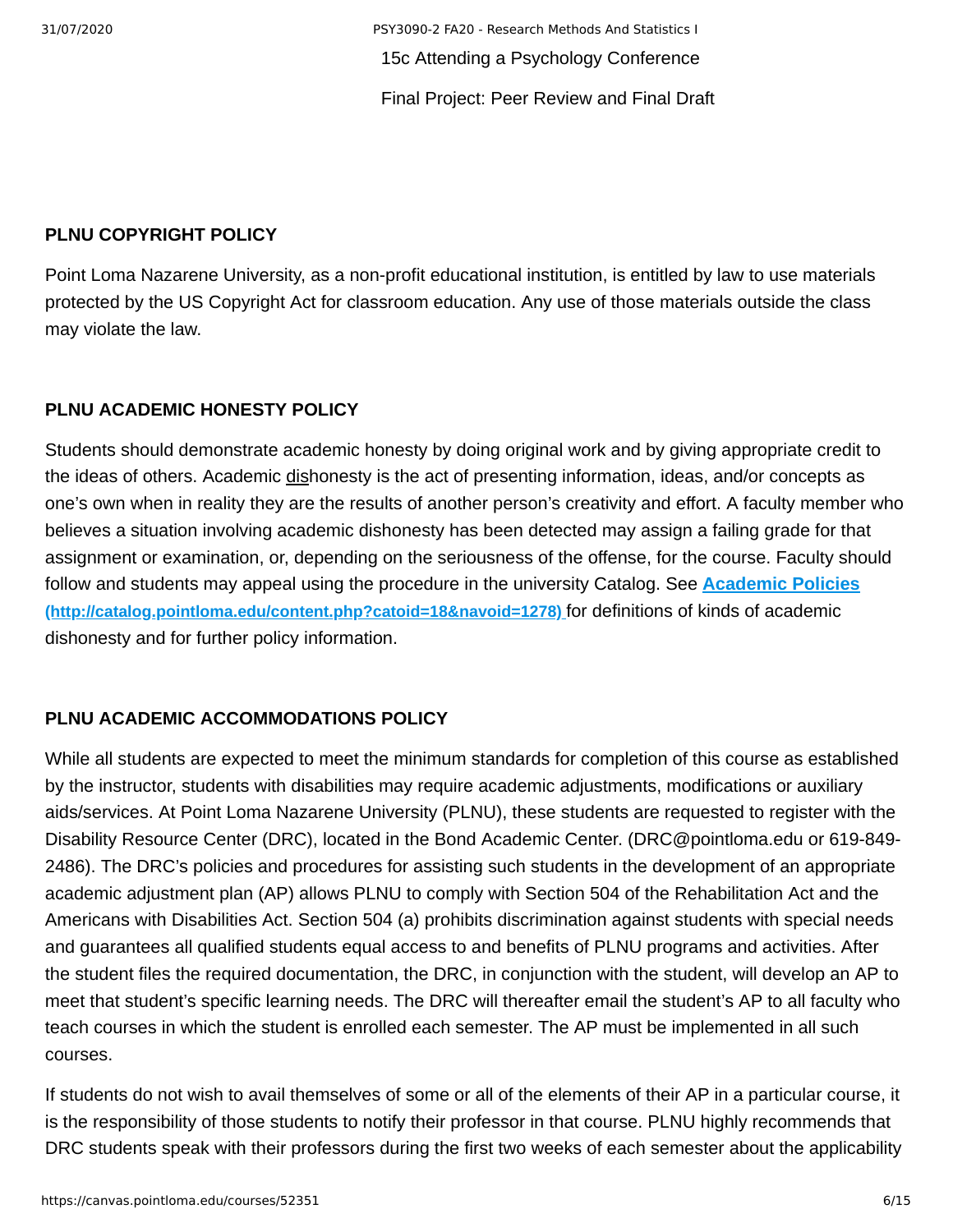of their AP in that particular course and/or if they do not desire to take advantage of some or all of the elements of their AP in that course.

## **PLNU ATTENDANCE AND PARTICIPATION POLICY**

Regular and punctual attendance at all synchronous class sessions is considered essential to optimum academic achievement. If the student is absent for more than 10 percent of class sessions (virtual or face-toface), the faculty member will issue a written warning of de-enrollment. If the absences exceed 20 percent, the student may be de-enrolled without notice until the university drop date or, after that date, receive the appropriate grade for their work and participation. In some courses, a portion of the credit hour content will be delivered asynchronously and attendance will be determined by submitting the assignments by the posted due dates. See Academic Policies in the Undergraduate Academic Catalog. If absences exceed these limits but are due to university excused health issues, an exception will be granted.

## **Asynchronous Attendance/Participation Definition**

A day of attendance in asynchronous content is determined as contributing a substantive note, assignment, discussion, or submission by the posted due date. Failure to meet these standards will result in an absence for that day. Instructors will determine how many asynchronous attendance days are required each week.

### **USE OF TECHNOLOGY**

In order to be successful in the online environment, you'll need to meet the minimum technology and system requirements; please refer to the Technology and System Requirements information. Additionally, students are required to have headphone speakers compatible with their computer available to use. If a student is in need of technological resources please contact student-tech-request@pointloma.edu. Problems with technology do not relieve you of the responsibility of participating, turning in your assignments, or completing your class work.

## **CHANGE IN SYLLABUS OR SCHEDULE**

It is possible that I will make modifications to the syllabus or schedule during the semester. If this occurs, I will make an announcement by email, in class, or both.

#### **ASSESSMENT AND GRADING**

Your final letter grade will be determined by the percentage of total points you earn over the course of the semester. Each activity is worth 10 points. The activities are designed to assess your engagement, knowledge, and ability to apply what you have learned. In order to ensure fair grading, I will calculate your grade using both total points and z scores, which measure your performance compared with the performance of the class (i.e., grading on a 'curve'). The score that will ultimately be used for you is the one that results in the **higher** of the scores. In order to pass this course, however, you must earn at least 50 % of all possible points.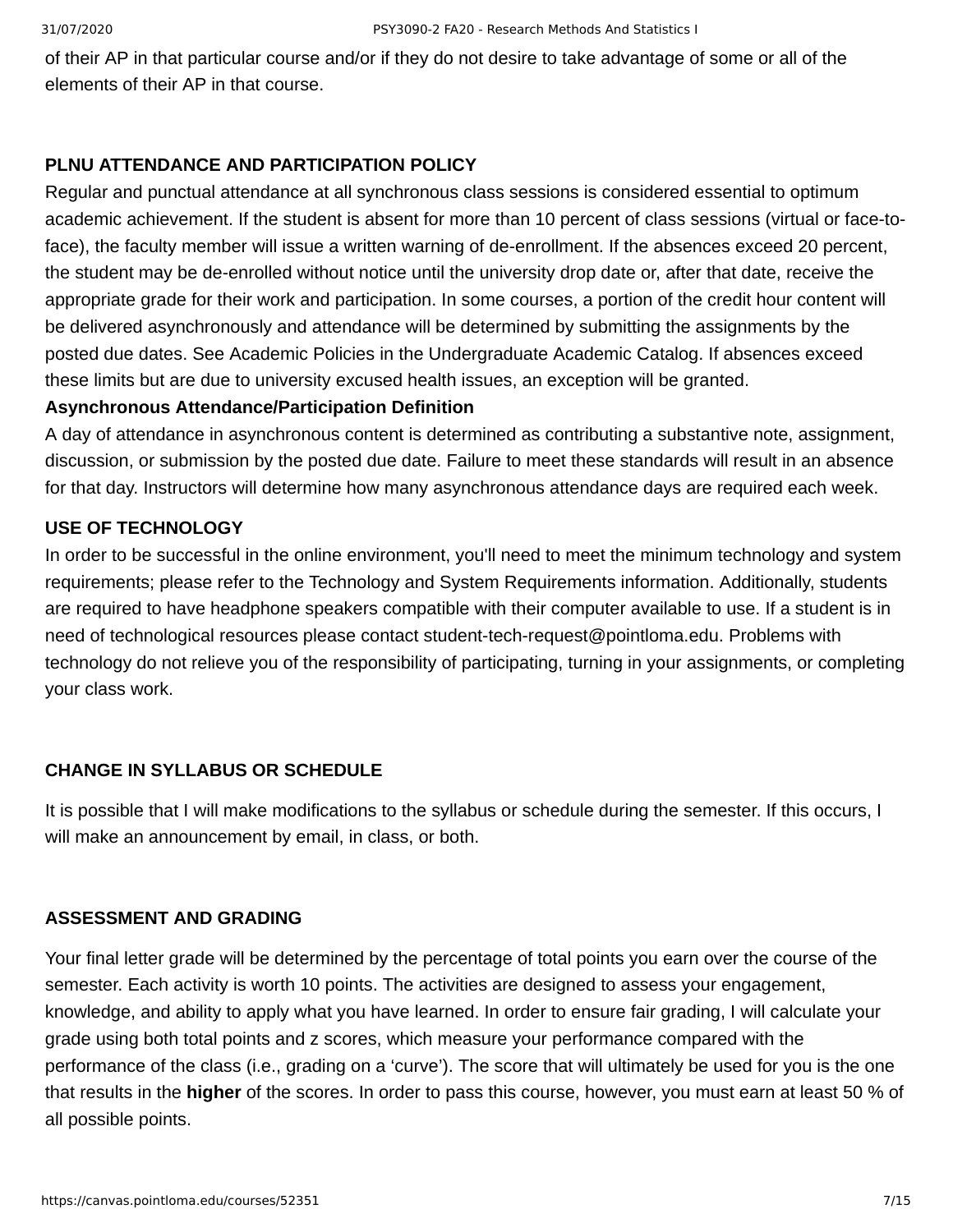| <b>Grade</b> | Percentage<br><b>Needed</b> | z Score<br><b>Needed</b> | <b>Cumulative</b><br><b>Percent</b> | Who   | <b>Percent Category</b><br><b>Cumulative</b><br><b>Receive Percent</b> |
|--------------|-----------------------------|--------------------------|-------------------------------------|-------|------------------------------------------------------------------------|
| A            | 93 %                        | 1.33                     | 9.2 %                               | 9.2%  |                                                                        |
| A-           | 90 %                        | 1.00                     | 15.9%                               | 6.7%  | 15.9%                                                                  |
| $B+$         | 88 %                        | .67                      | 25.1 %                              | 9.3%  |                                                                        |
| B            | 84 %                        | .33                      | 37.1 %                              | 11.9% |                                                                        |
| <b>B-</b>    | 80 %                        | .00.                     | 50 %                                | 12.9% | 34.1%                                                                  |
| $C+$         | 77 %                        | $-.33$                   | 62.9%                               | 12.9% |                                                                        |
| $\mathbf C$  | 70 %                        | $-1.00$                  | 84.1%                               | 21.2% |                                                                        |
| $C -$        | 65 %                        | $-1.33$                  | 90.8%                               | 6.7%  | 40.8%                                                                  |
| D+           | 62 %                        | $-1.67$                  | 95.3%                               | 4.4%  |                                                                        |
| D            | 55 %                        | $-2.00$                  | 97.7%                               | 2.5%  |                                                                        |
| D-           | 50 %                        | $-2.33$                  | 99 %                                | 1.3%  |                                                                        |
| F            | 0                           | $< -2.33$                | 100 %                               | 1.0%  | 9.2%                                                                   |

# Course Summary:

**Date Details**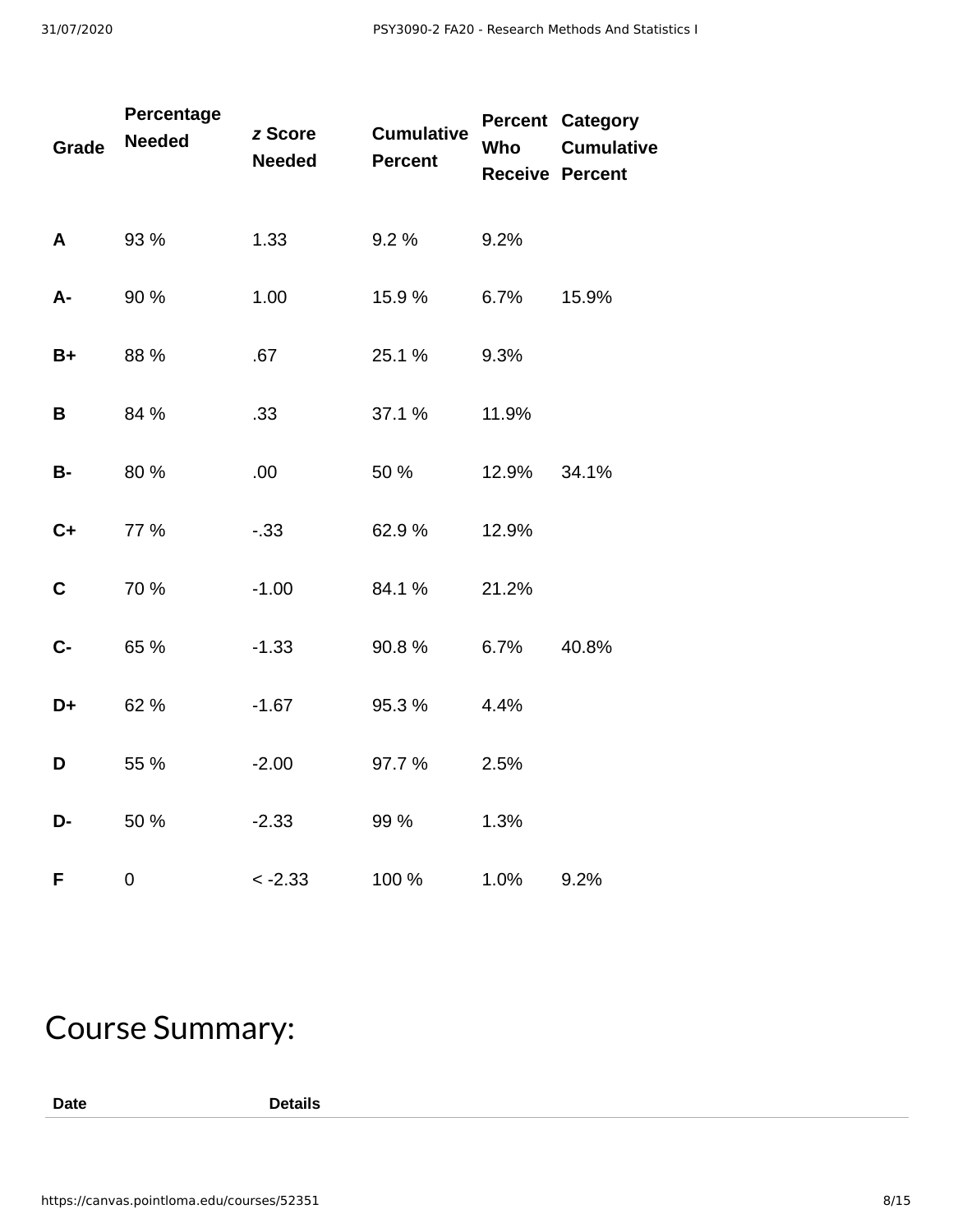| Date             | <b>Details</b>                                                                                                                                             |                    |
|------------------|------------------------------------------------------------------------------------------------------------------------------------------------------------|--------------------|
| Mon Aug 17, 2020 | <b>PSY3090-2 FA20 - Research Methods And Statistics I</b><br>(https://canvas.pointloma.edu/calendar?<br>翩<br>event id=43109&include contexts=course 52351) | 10:55am to 11:55am |
|                  | <b>01a Activity</b><br>國<br>(https://canvas.pointloma.edu/courses/52351/assignments/486884)                                                                | due by 11:59pm     |
| Wed Aug 19, 2020 | PSY3090-2 FA20 - Research Methods And Statistics I<br>(https://canvas.pointloma.edu/calendar?<br>繭<br>event id=43110&include contexts=course 52351)        | 10:55am to 11:55am |
|                  | 01b Activity<br>國<br>(https://canvas.pointloma.edu/courses/52351/assignments/486886)                                                                       | due by 11:59pm     |
| Fri Aug 21, 2020 | PSY3090-2 FA20 - Research Methods And Statistics I<br>(https://canvas.pointloma.edu/calendar?<br>繭<br>event id=43111&include contexts=course 52351)        | 10:55am to 11:55am |
|                  | <b>01c Activity</b><br>國<br>(https://canvas.pointloma.edu/courses/52351/assignments/486883)                                                                | due by 11:59pm     |
| Mon Aug 24, 2020 | PSY3090-2 FA20 - Research Methods And Statistics I<br>(https://canvas.pointloma.edu/calendar?<br>繭<br>event id=43112&include contexts=course 52351)        | 10:55am to 11:55am |
|                  | 02a Activity<br>郾<br>(https://canvas.pointloma.edu/courses/52351/assignments/502431)                                                                       | due by 11:59pm     |
| Wed Aug 26, 2020 | PSY3090-2 FA20 - Research Methods And Statistics I<br>(https://canvas.pointloma.edu/calendar?<br>匾<br>event id=43113&include contexts=course 52351)        | 10:55am to 11:55am |
|                  | 02b Activity<br>國<br>(https://canvas.pointloma.edu/courses/52351/assignments/486889)                                                                       | due by 11:59pm     |
| Fri Aug 28, 2020 | PSY3090-2 FA20 - Research Methods And Statistics I<br>(https://canvas.pointloma.edu/calendar?<br>翩<br>event id=43114&include contexts=course 52351)        | 10:55am to 11:55am |
|                  | <b>02c Activity</b><br>國<br>(https://canvas.pointloma.edu/courses/52351/assignments/486887)                                                                | due by 11:59pm     |
| Mon Aug 31, 2020 | PSY3090-2 FA20 - Research Methods And Statistics I<br>(https://canvas.pointloma.edu/calendar?<br>酾<br>event id=43115&include contexts=course 52351)        | 10:55am to 11:55am |
|                  | <b>03a Activity</b><br>昬<br>(https://canvas.pointloma.edu/courses/52351/assignments/486891)                                                                | due by 11:59pm     |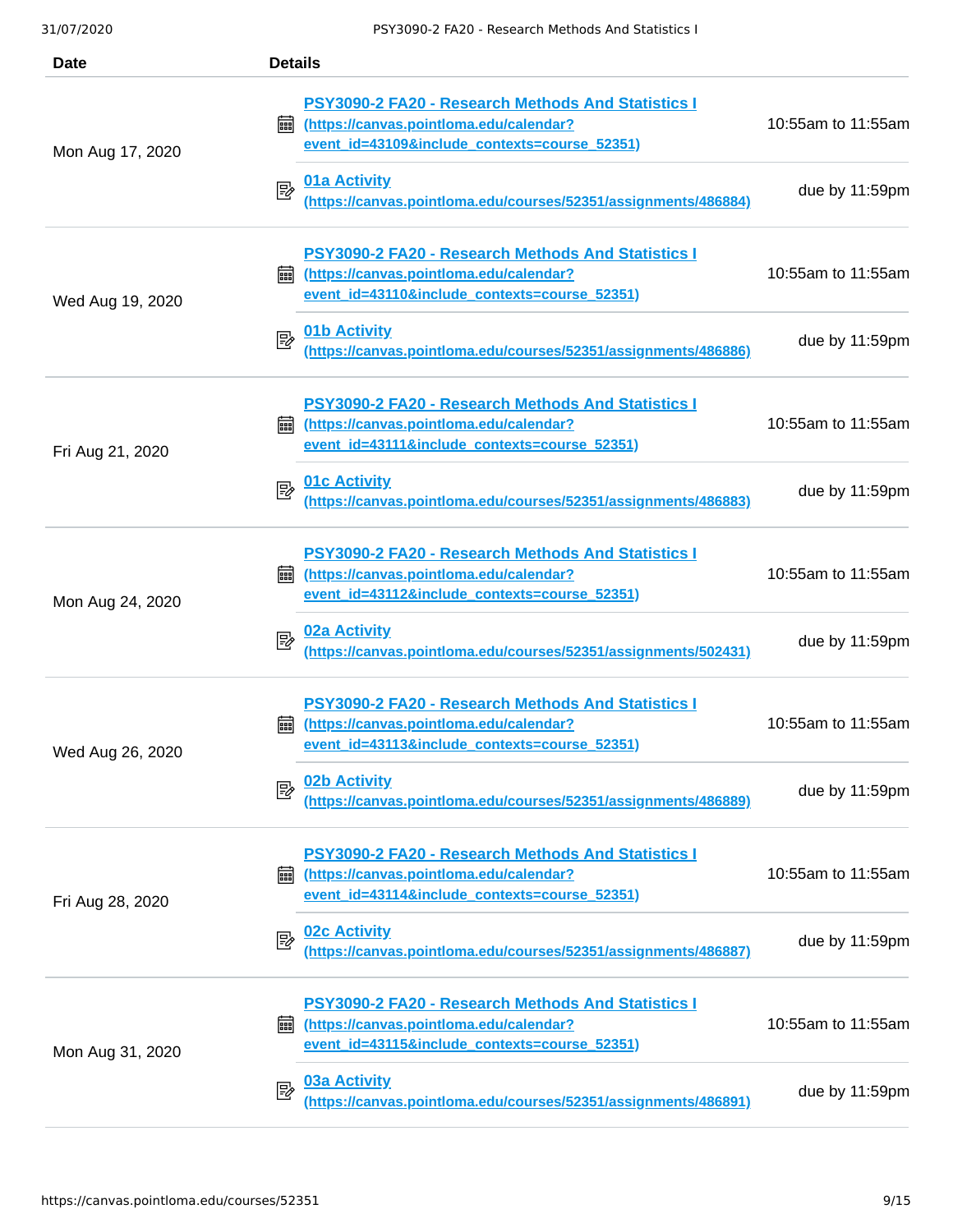| Date             | <b>Details</b>                                                                                                                                             |                    |
|------------------|------------------------------------------------------------------------------------------------------------------------------------------------------------|--------------------|
| Wed Sep 2, 2020  | PSY3090-2 FA20 - Research Methods And Statistics I<br>(https://canvas.pointloma.edu/calendar?<br>翩<br>event id=43116&include contexts=course 52351)        | 10:55am to 11:55am |
|                  | <b>03b Activity</b><br>國<br>(https://canvas.pointloma.edu/courses/52351/assignments/486890)                                                                | due by 11:59pm     |
| Fri Sep 4, 2020  | PSY3090-2 FA20 - Research Methods And Statistics I<br>(https://canvas.pointloma.edu/calendar?<br>繭<br>event id=43117&include contexts=course 52351)        | 10:55am to 11:55am |
|                  | <b>03c Activity</b><br>國<br>(https://canvas.pointloma.edu/courses/52351/assignments/486892)                                                                | due by 11:59pm     |
| Mon Sep 7, 2020  | <b>PSY3090-2 FA20 - Research Methods And Statistics I</b><br>(https://canvas.pointloma.edu/calendar?<br>酾<br>event id=43118&include contexts=course 52351) | 10:55am to 11:55am |
|                  | <b>04a Activity</b><br>國<br>(https://canvas.pointloma.edu/courses/52351/assignments/486895)                                                                | due by 11:59pm     |
| Wed Sep 9, 2020  | PSY3090-2 FA20 - Research Methods And Statistics I<br>(https://canvas.pointloma.edu/calendar?<br>翩<br>event id=43119&include contexts=course 52351)        | 10:55am to 11:55am |
|                  | 04b Activity<br>國<br>(https://canvas.pointloma.edu/courses/52351/assignments/486894)                                                                       | due by 11:59pm     |
| Fri Sep 11, 2020 | PSY3090-2 FA20 - Research Methods And Statistics I<br>(https://canvas.pointloma.edu/calendar?<br>酾<br>event id=43120&include contexts=course 52351)        | 10:55am to 11:55am |
|                  | <b>04c Activity</b><br>國<br><u>(https://canvas.pointloma.edu/courses/52351/assignments/486896)</u>                                                         | due by 11:59pm     |
| Mon Sep 14, 2020 | PSY3090-2 FA20 - Research Methods And Statistics I<br>(https://canvas.pointloma.edu/calendar?<br>匾<br>event id=43121&include contexts=course 52351)        | 10:55am to 11:55am |
|                  | <b>05a Activity</b><br>國<br>(https://canvas.pointloma.edu/courses/52351/assignments/486899)                                                                | due by 11:59pm     |
| Wed Sep 16, 2020 | PSY3090-2 FA20 - Research Methods And Statistics I<br>(https://canvas.pointloma.edu/calendar?<br>匾<br>event id=43122&include contexts=course 52351)        | 10:55am to 11:55am |
|                  | <b>05b Activity</b><br>國<br>(https://canvas.pointloma.edu/courses/52351/assignments/486901)                                                                | due by 11:59pm     |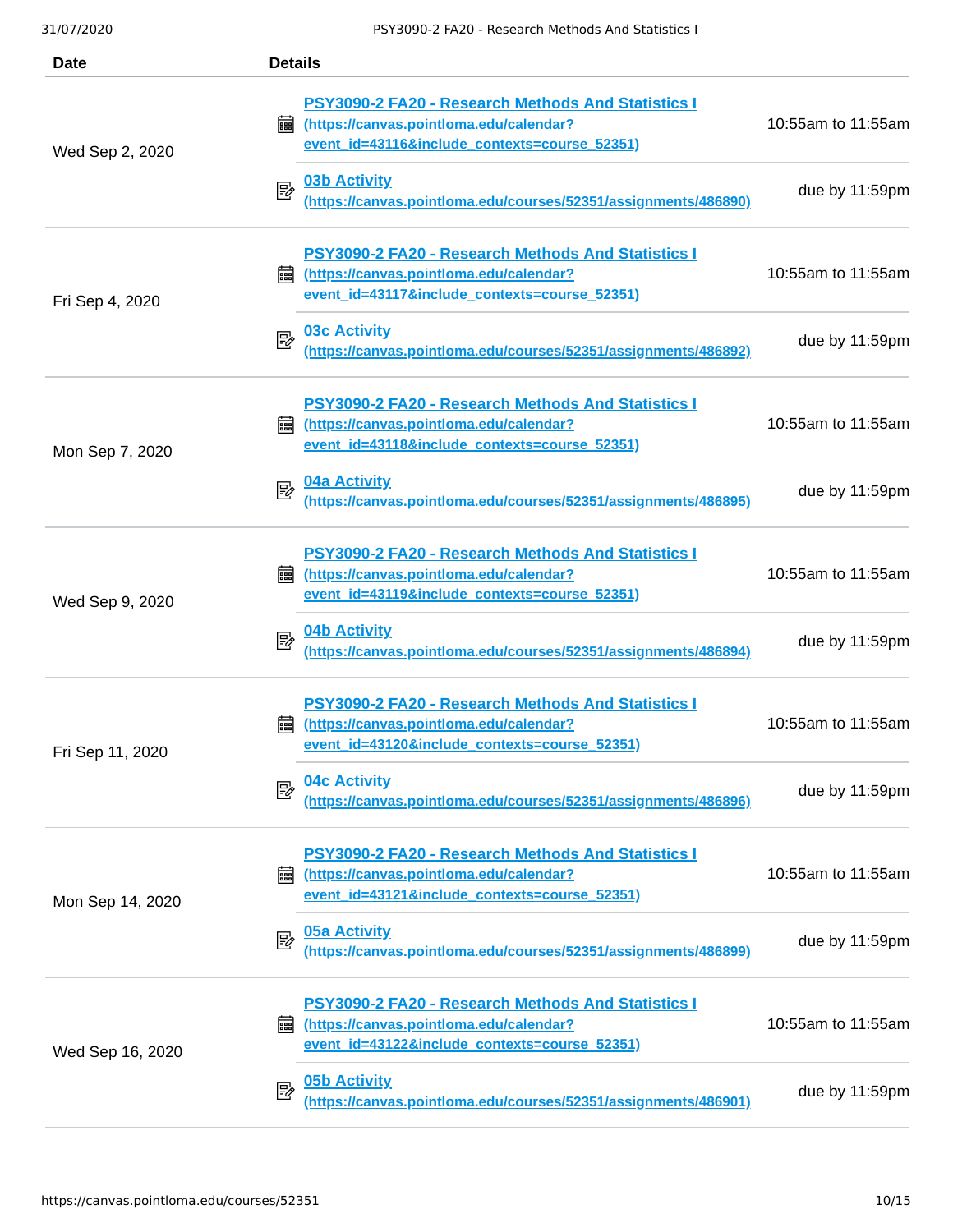| <b>Date</b>      | <b>Details</b>                                                                                                                                                                         |                                      |
|------------------|----------------------------------------------------------------------------------------------------------------------------------------------------------------------------------------|--------------------------------------|
| Fri Sep 18, 2020 | <b>PSY3090-2 FA20 - Research Methods And Statistics I</b><br>(https://canvas.pointloma.edu/calendar?<br>翩<br>event id=43123&include contexts=course 52351)<br><b>05c Activity</b><br>國 | 10:55am to 11:55am<br>due by 11:59pm |
|                  | (https://canvas.pointloma.edu/courses/52351/assignments/486898)                                                                                                                        |                                      |
| Mon Sep 21, 2020 | PSY3090-2 FA20 - Research Methods And Statistics I<br>翩<br>(https://canvas.pointloma.edu/calendar?<br>event id=43124&include contexts=course 52351)                                    | 10:55am to 11:55am                   |
|                  | <b>06a Activity</b><br>國<br>(https://canvas.pointloma.edu/courses/52351/assignments/486904)                                                                                            | due by 11:59pm                       |
| Wed Sep 23, 2020 | PSY3090-2 FA20 - Research Methods And Statistics I<br>(https://canvas.pointloma.edu/calendar?<br>匾<br>event id=43125&include contexts=course 52351)                                    | 10:55am to 11:55am                   |
|                  | <b>06b Activity</b><br>國<br>(https://canvas.pointloma.edu/courses/52351/assignments/486902)                                                                                            | due by 11:59pm                       |
| Fri Sep 25, 2020 | PSY3090-2 FA20 - Research Methods And Statistics I<br>(https://canvas.pointloma.edu/calendar?<br>繭<br>event id=43126&include contexts=course 52351)                                    | 10:55am to 11:55am                   |
|                  | <b>06c Activity</b><br>國<br>(https://canvas.pointloma.edu/courses/52351/assignments/486903)                                                                                            | due by 11:59pm                       |
| Mon Sep 28, 2020 | <b>PSY3090-2 FA20 - Research Methods And Statistics I</b><br>(https://canvas.pointloma.edu/calendar?<br>酾<br>event id=43127&include contexts=course 52351)                             | 10:55am to 11:55am                   |
|                  | 07a Activity<br>國<br>(https://canvas.pointloma.edu/courses/52351/assignments/486907)                                                                                                   | due by 11:59pm                       |
| Wed Sep 30, 2020 | PSY3090-2 FA20 - Research Methods And Statistics I<br>(https://canvas.pointloma.edu/calendar?<br>匾<br>event id=43128&include contexts=course 52351)                                    | 10:55am to 11:55am                   |
|                  | <b>07b Activity</b><br>國<br>(https://canvas.pointloma.edu/courses/52351/assignments/486908)                                                                                            | due by 11:59pm                       |
| Fri Oct 2, 2020  | PSY3090-2 FA20 - Research Methods And Statistics I<br>(https://canvas.pointloma.edu/calendar?<br>匾<br>event id=43129&include contexts=course 52351)                                    | 10:55am to 11:55am                   |
|                  | <b>07c Activity</b><br>國<br>(https://canvas.pointloma.edu/courses/52351/assignments/486905)                                                                                            | due by 11:59pm                       |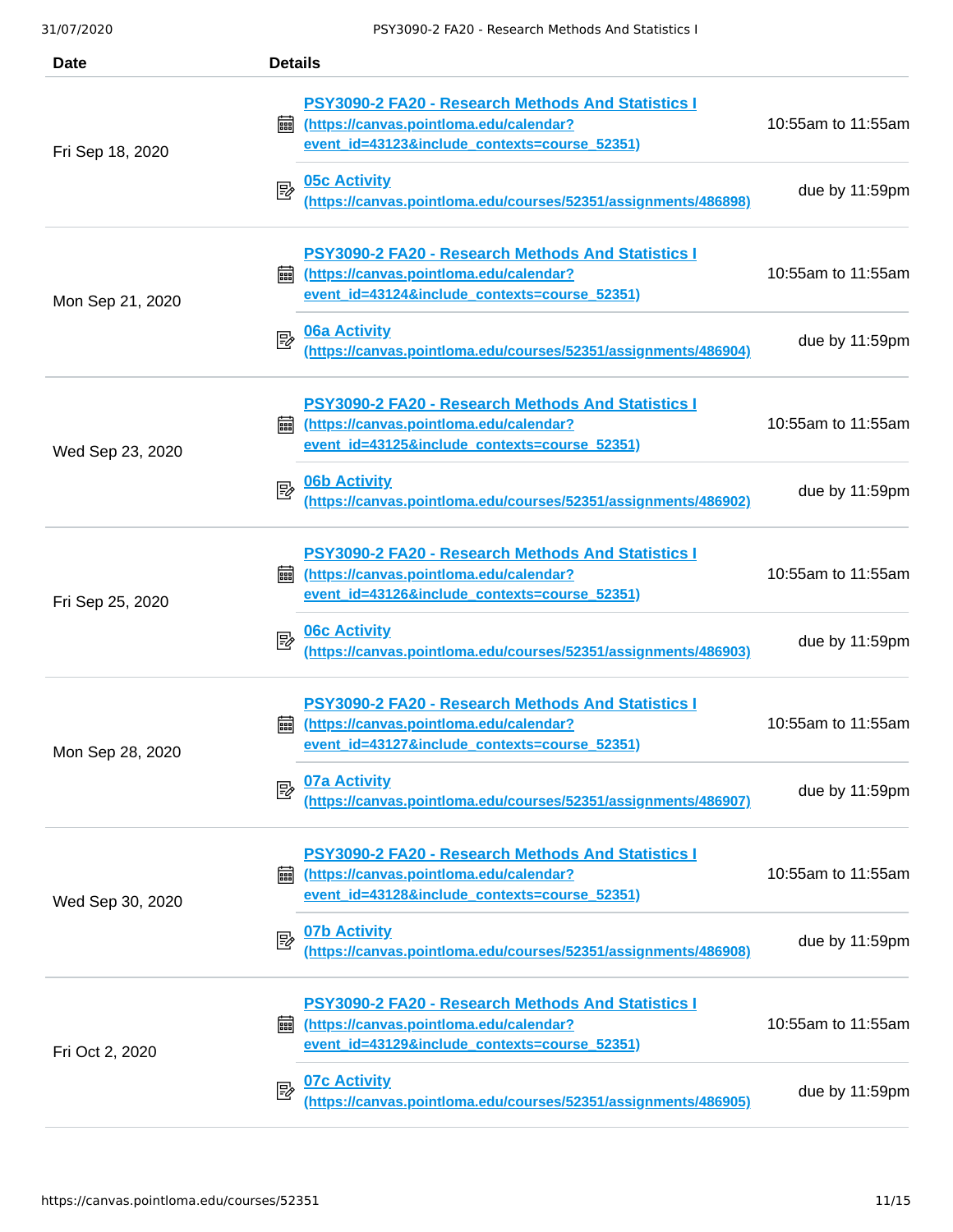| Date             | <b>Details</b>                                                                                                                                      |                    |
|------------------|-----------------------------------------------------------------------------------------------------------------------------------------------------|--------------------|
| Mon Oct 5, 2020  | PSY3090-2 FA20 - Research Methods And Statistics I<br>(https://canvas.pointloma.edu/calendar?<br>翩<br>event id=43130&include contexts=course 52351) | 10:55am to 11:55am |
|                  | <b>08a Activity</b><br>國<br>(https://canvas.pointloma.edu/courses/52351/assignments/486909)                                                         | due by 11:59pm     |
| Wed Oct 7, 2020  | PSY3090-2 FA20 - Research Methods And Statistics I<br>(https://canvas.pointloma.edu/calendar?<br>繭<br>event id=43131&include contexts=course 52351) | 10:55am to 11:55am |
|                  | <b>08b Activity</b><br>國<br>(https://canvas.pointloma.edu/courses/52351/assignments/486911)                                                         | due by 11:59pm     |
| Fri Oct 9, 2020  | PSY3090-2 FA20 - Research Methods And Statistics I<br>翩<br>(https://canvas.pointloma.edu/calendar?<br>event id=43132&include contexts=course 52351) | 10:55am to 11:55am |
|                  | <b>08c Activity</b><br>國<br>(https://canvas.pointloma.edu/courses/52351/assignments/486910)                                                         | due by 11:59pm     |
| Mon Oct 12, 2020 | PSY3090-2 FA20 - Research Methods And Statistics I<br>(https://canvas.pointloma.edu/calendar?<br>繭<br>event id=43133&include contexts=course 52351) | 10:55am to 11:55am |
|                  | 09a Activity<br>郾<br>(https://canvas.pointloma.edu/courses/52351/assignments/486913)                                                                | due by 11:59pm     |
| Wed Oct 14, 2020 | PSY3090-2 FA20 - Research Methods And Statistics I<br>(https://canvas.pointloma.edu/calendar?<br>酾<br>event id=43134&include contexts=course 52351) | 10:55am to 11:55am |
|                  | 09b Activity<br>國<br>(https://canvas.pointloma.edu/courses/52351/assignments/486915)                                                                | due by 11:59pm     |
| Fri Oct 16, 2020 | PSY3090-2 FA20 - Research Methods And Statistics I<br>(https://canvas.pointloma.edu/calendar?<br>繭<br>event id=43135&include contexts=course 52351) | 10:55am to 11:55am |
|                  | <b>09c Activity</b><br>國<br>(https://canvas.pointloma.edu/courses/52351/assignments/486912)                                                         | due by 11:59pm     |
| Mon Oct 19, 2020 | PSY3090-2 FA20 - Research Methods And Statistics I<br>(https://canvas.pointloma.edu/calendar?<br>繭<br>event id=43136&include contexts=course 52351) | 10:55am to 11:55am |
|                  | 10a Activity<br>國<br>(https://canvas.pointloma.edu/courses/52351/assignments/486918)                                                                | due by 11:59pm     |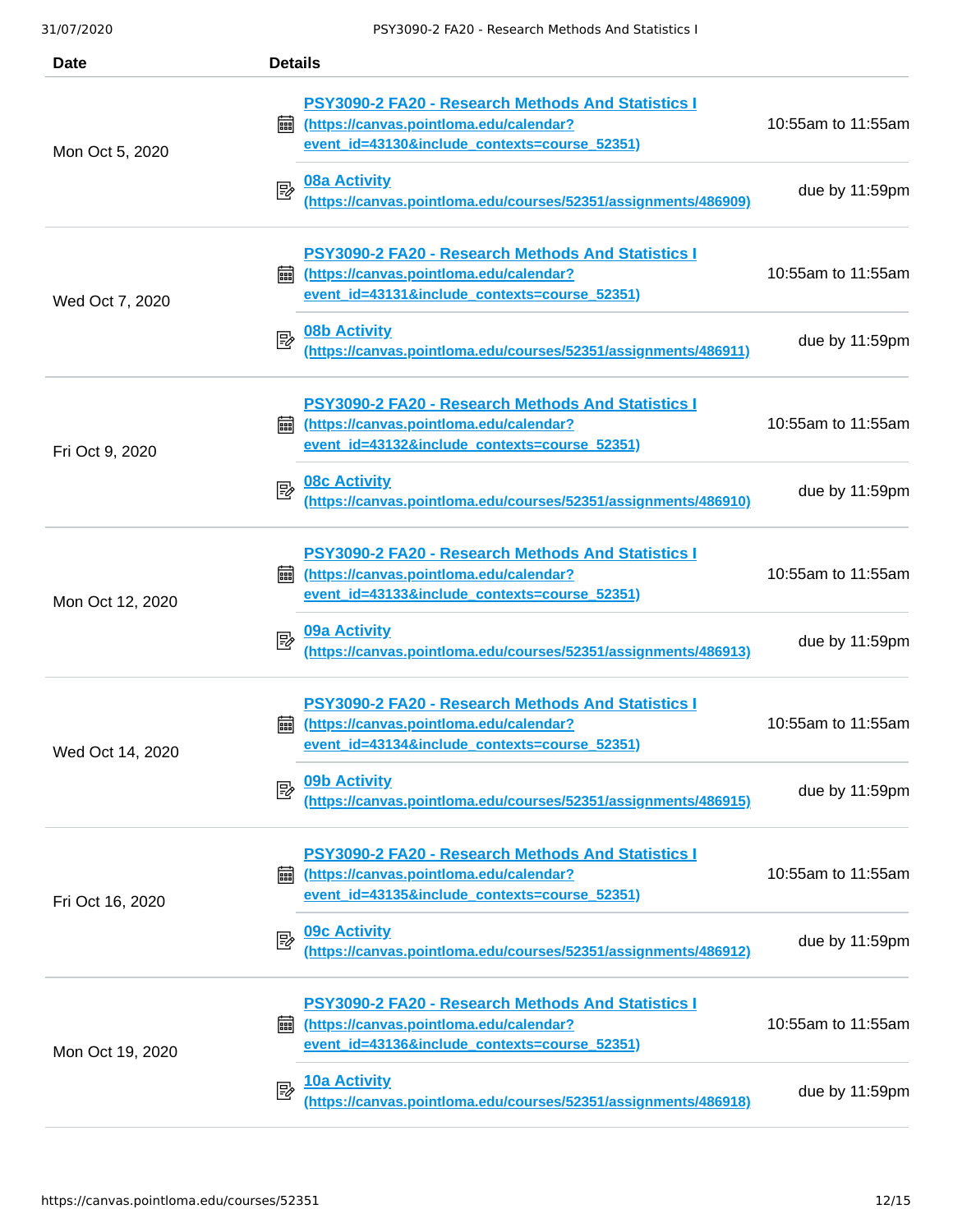| Date             | <b>Details</b>                                                                                                                                             |                    |
|------------------|------------------------------------------------------------------------------------------------------------------------------------------------------------|--------------------|
| Wed Oct 21, 2020 | PSY3090-2 FA20 - Research Methods And Statistics I<br>(https://canvas.pointloma.edu/calendar?<br>翩<br>event id=43137&include contexts=course 52351)        | 10:55am to 11:55am |
|                  | <b>10b Activity</b><br>國<br>(https://canvas.pointloma.edu/courses/52351/assignments/486916)                                                                | due by 11:59pm     |
| Fri Oct 23, 2020 | PSY3090-2 FA20 - Research Methods And Statistics I<br>(https://canvas.pointloma.edu/calendar?<br>繭<br>event id=43138&include contexts=course 52351)        | 10:55am to 11:55am |
|                  | <b>10c Activity</b><br>國<br>(https://canvas.pointloma.edu/courses/52351/assignments/486917)                                                                | due by 11:59pm     |
| Mon Oct 26, 2020 | PSY3090-2 FA20 - Research Methods And Statistics I<br>(https://canvas.pointloma.edu/calendar?<br>繭<br>event id=43139&include contexts=course 52351)        | 10:55am to 11:55am |
|                  | <b>11a Activity</b><br>國<br>(https://canvas.pointloma.edu/courses/52351/assignments/486922)                                                                | due by 11:59pm     |
| Wed Oct 28, 2020 | <b>PSY3090-2 FA20 - Research Methods And Statistics I</b><br>(https://canvas.pointloma.edu/calendar?<br>繭<br>event id=43140&include contexts=course 52351) | 10:55am to 11:55am |
|                  | 11b Activity<br>國<br>(https://canvas.pointloma.edu/courses/52351/assignments/486919)                                                                       | due by 11:59pm     |
| Fri Oct 30, 2020 | <b>PSY3090-2 FA20 - Research Methods And Statistics I</b><br>(https://canvas.pointloma.edu/calendar?<br>匾<br>event id=43141&include contexts=course 52351) | 10:55am to 11:55am |
|                  | 11c Activity<br>國<br><u>(https://canvas.pointloma.edu/courses/52351/assignments/486921)</u>                                                                | due by 11:59pm     |
| Mon Nov 2, 2020  | PSY3090-2 FA20 - Research Methods And Statistics I<br>(https://canvas.pointloma.edu/calendar?<br>繭<br>event id=43142&include contexts=course 52351)        | 10:55am to 11:55am |
|                  | 12a Activity<br>國<br><u>(https://canvas.pointloma.edu/courses/52351/assignments/48</u> 6926)                                                               | due by 11:59pm     |
| Wed Nov 4, 2020  | PSY3090-2 FA20 - Research Methods And Statistics I<br>(https://canvas.pointloma.edu/calendar?<br>匾<br>event id=43143&include contexts=course 52351)        | 10:55am to 11:55am |
|                  | <b>12b Activity</b><br>國<br>(https://canvas.pointloma.edu/courses/52351/assignments/486923)                                                                | due by 11:59pm     |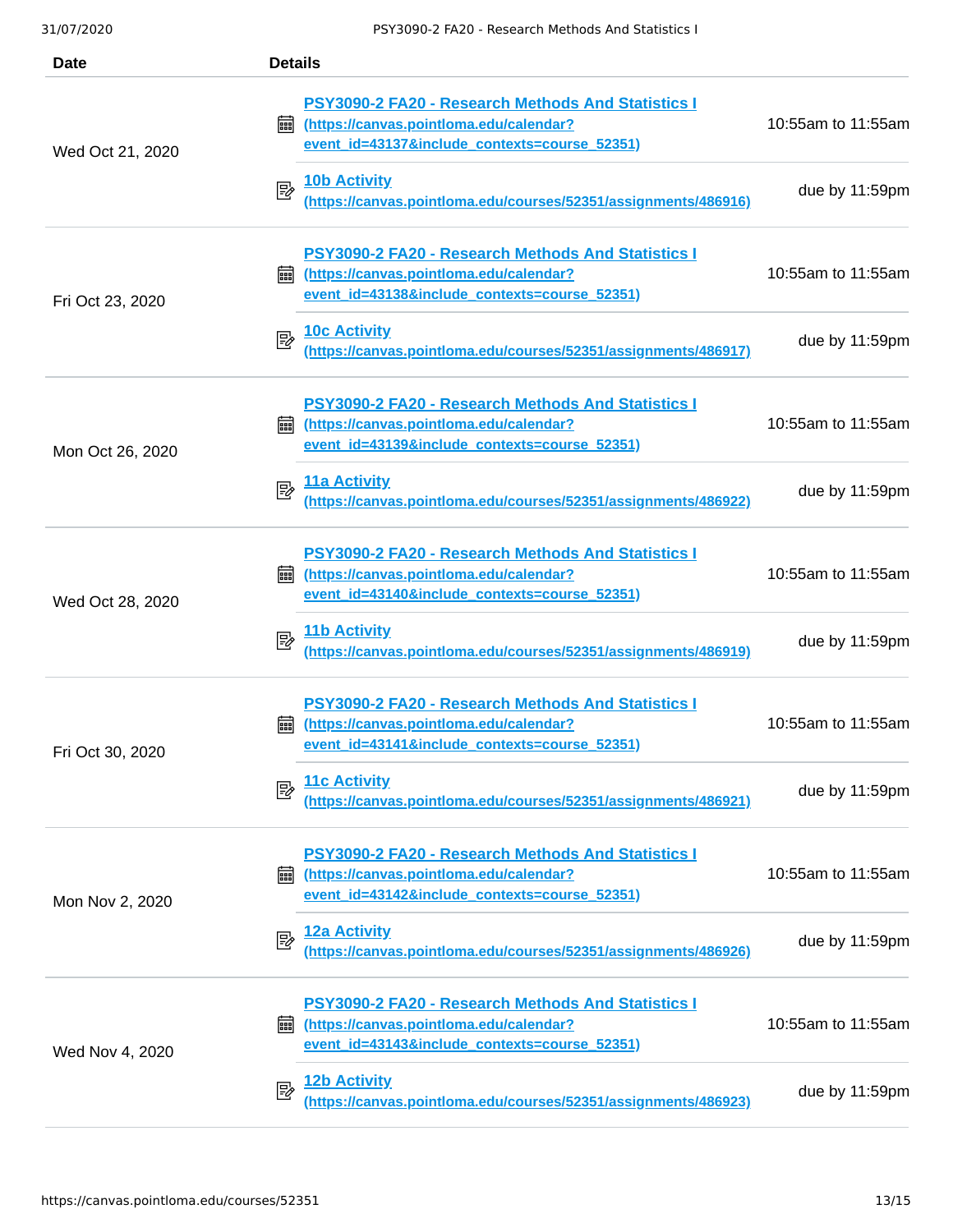| <b>Date</b>      | <b>Details</b>                                                                                                                                             |                    |
|------------------|------------------------------------------------------------------------------------------------------------------------------------------------------------|--------------------|
| Fri Nov 6, 2020  | PSY3090-2 FA20 - Research Methods And Statistics I<br>(https://canvas.pointloma.edu/calendar?<br>翩<br>event id=43144&include contexts=course 52351)        | 10:55am to 11:55am |
|                  | <b>12c Activity</b><br>國<br>(https://canvas.pointloma.edu/courses/52351/assignments/486925)                                                                | due by 11:59pm     |
| Mon Nov 9, 2020  | <b>PSY3090-2 FA20 - Research Methods And Statistics I</b><br>(https://canvas.pointloma.edu/calendar?<br>酾<br>event id=43145&include contexts=course 52351) | 10:55am to 11:55am |
|                  | <b>13a Activity</b><br>國<br>(https://canvas.pointloma.edu/courses/52351/assignments/486928)                                                                | due by 11:59pm     |
| Wed Nov 11, 2020 | PSY3090-2 FA20 - Research Methods And Statistics I<br>(https://canvas.pointloma.edu/calendar?<br>酾<br>event id=43146&include contexts=course 52351)        | 10:55am to 11:55am |
|                  | <b>13b Activity</b><br>郾<br>(https://canvas.pointloma.edu/courses/52351/assignments/486927)                                                                | due by 11:59pm     |
| Fri Nov 13, 2020 | PSY3090-2 FA20 - Research Methods And Statistics I<br>(https://canvas.pointloma.edu/calendar?<br>匾<br>event id=43147&include contexts=course 52351)        | 10:55am to 11:55am |
|                  | <b>13c Activity</b><br>國<br>(https://canvas.pointloma.edu/courses/52351/assignments/486929)                                                                | due by 11:59pm     |
| Mon Nov 16, 2020 | PSY3090-2 FA20 - Research Methods And Statistics I<br>(https://canvas.pointloma.edu/calendar?<br>匾<br>event id=43148&include contexts=course 52351)        | 10:55am to 11:55am |
|                  | 14a Activity<br>國<br>(https://canvas.pointloma.edu/courses/52351/assignments/486930)                                                                       | due by 11:59pm     |
| Wed Nov 18, 2020 | PSY3090-2 FA20 - Research Methods And Statistics I<br>(https://canvas.pointloma.edu/calendar?<br>翩<br>event id=43149&include contexts=course 52351)        | 10:55am to 11:55am |
|                  | 14b Activity<br>國<br>(https://canvas.pointloma.edu/courses/52351/assignments/486932)                                                                       | due by 11:59pm     |
| Fri Nov 20, 2020 | PSY3090-2 FA20 - Research Methods And Statistics I<br>(https://canvas.pointloma.edu/calendar?<br>翩<br>event id=43150&include contexts=course 52351)        | 10:55am to 11:55am |
|                  | <b>14c Activity</b><br>國<br>(https://canvas.pointloma.edu/courses/52351/assignments/486931)                                                                | due by 11:59pm     |